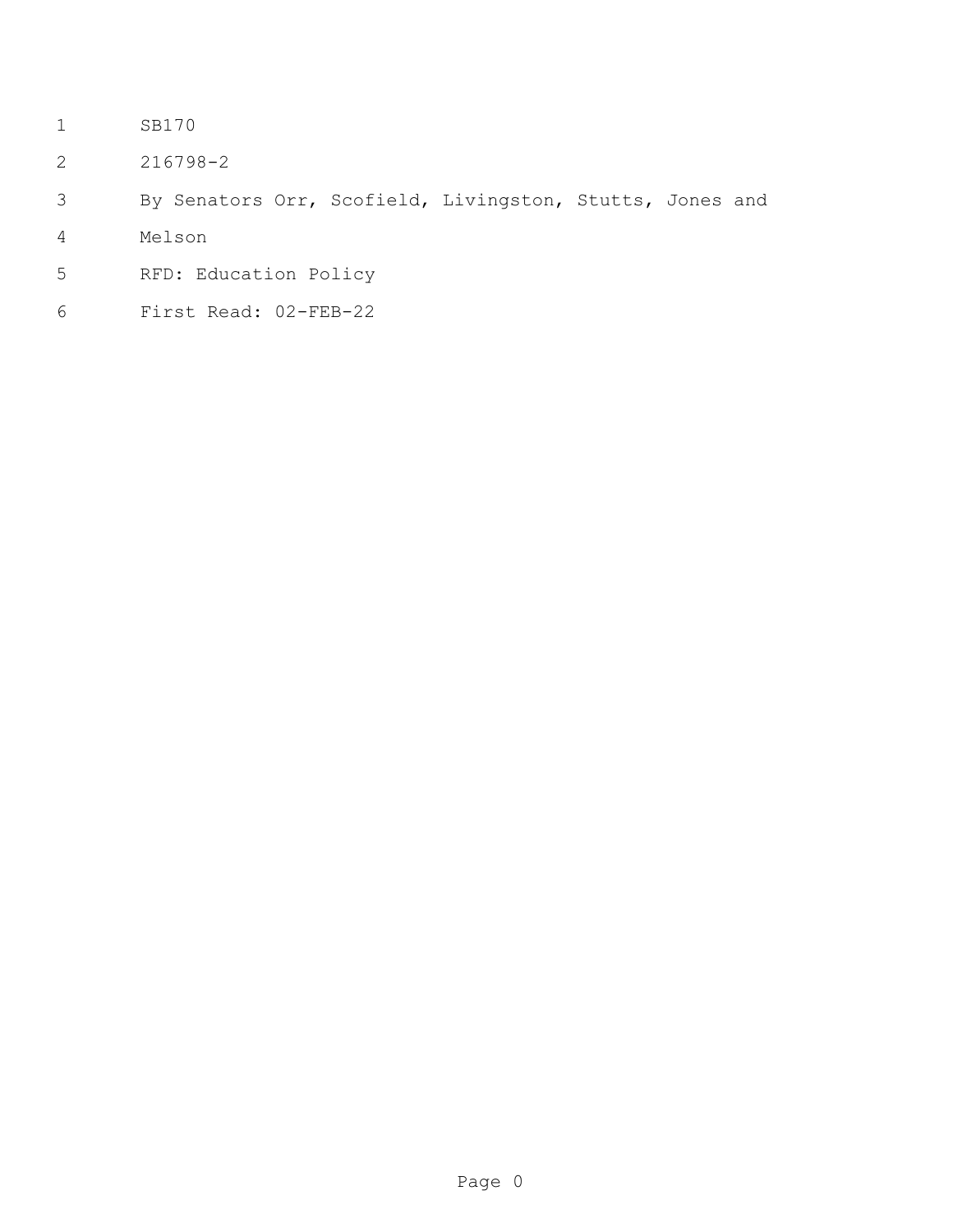| $\mathbf 1$   | SB170                                                         |
|---------------|---------------------------------------------------------------|
| 2             |                                                               |
| 3             |                                                               |
| 4             | ENGROSSED                                                     |
| 5             |                                                               |
| 6             |                                                               |
| 7             | A BILL                                                        |
| $8\,$         | TO BE ENTITLED                                                |
| $\mathcal{G}$ | AN ACT                                                        |
| 10            |                                                               |
| 11            | To amend Section 16-6C-2, Code of Alabama 1975,               |
| 12            | relating to the public K-12 school grading system; to exempt  |
| 13            | the academic performance of certain English as a second       |
| 14            | language students from consideration in the assigning of an   |
| 15            | academic achievement grade to a school or school system; and  |
| 16            | to require the State Superintendent of Education to submit an |
| 17            | amendment to the state Every Student Succeeds Act plan        |
| 18            | detailing the provisions of this act.                         |
| 19            | BE IT ENACTED BY THE LEGISLATURE OF ALABAMA:                  |
| 20            | Section 1. Section 16-6C-2 of the Code of Alabama             |
| 21            | 1975, is amended to read as follows:                          |
| 22            | $"$ \$16-6C-2.                                                |
| 23            | "(a) In addition to any other labels or designations          |
| 24            | assigned to public schools and public school districts        |
| 25            | pursuant to a federal, state, school, district, or other      |
| 26            | assessment or accountability system, the State Superintendent |
| 27            | of Education, consistent with the provisions of this chapter, |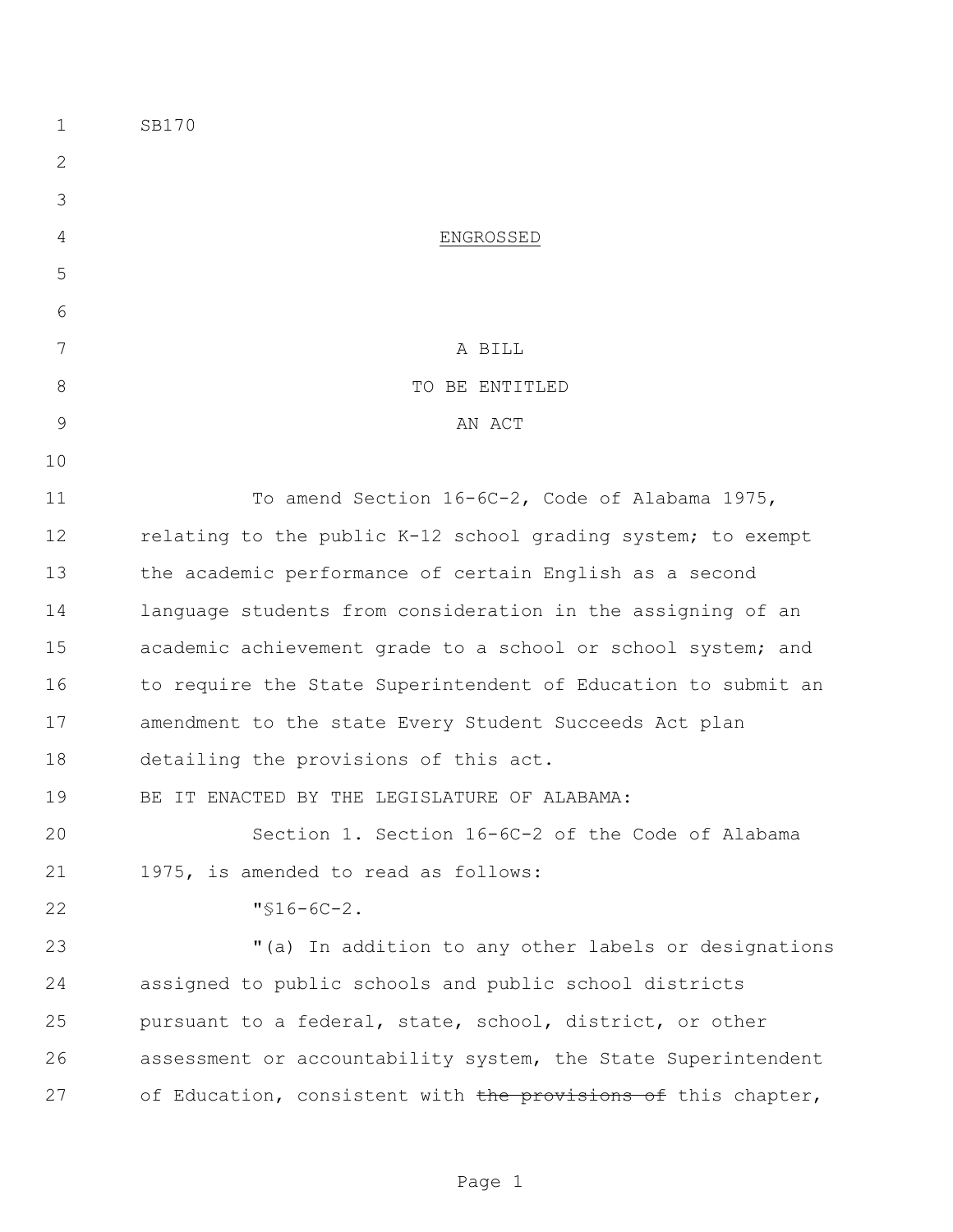shall develop a school grading system reflective of school and district performance. The grading system shall utilize the traditional A, B, C, D, or F framework.

 "(1) Schools receiving a grade of "A" are making excellent progress.

 "(2) Schools receiving a grade of "B" are making above average progress.

8 "(3) Schools receiving a grade of "C" are making satisfactory progress.

 "(4) Schools receiving a grade of "D" are making 11 less than satisfactory progress.

 "(5) Schools receiving a grade of "F" are failing to make adequate progress.

 "(b) In developing this school grading system, the State Superintendent of Education shall seek input from parents, teachers, school administrators, existing State Department of Education advisory groups or task forces, and other education stakeholders on how the system can properly reflect not only the overall academic proficiency of each public school but also the academic improvements made by each public school, along with other key performance indicators 22 that give a total profile of the school or the school system, or both.

 "(c) The State Superintendent of Education shall prescribe the design and content of the school grading system by not later than December 31, 2012. It is the intent of the Legislature that the system be in place by no later than the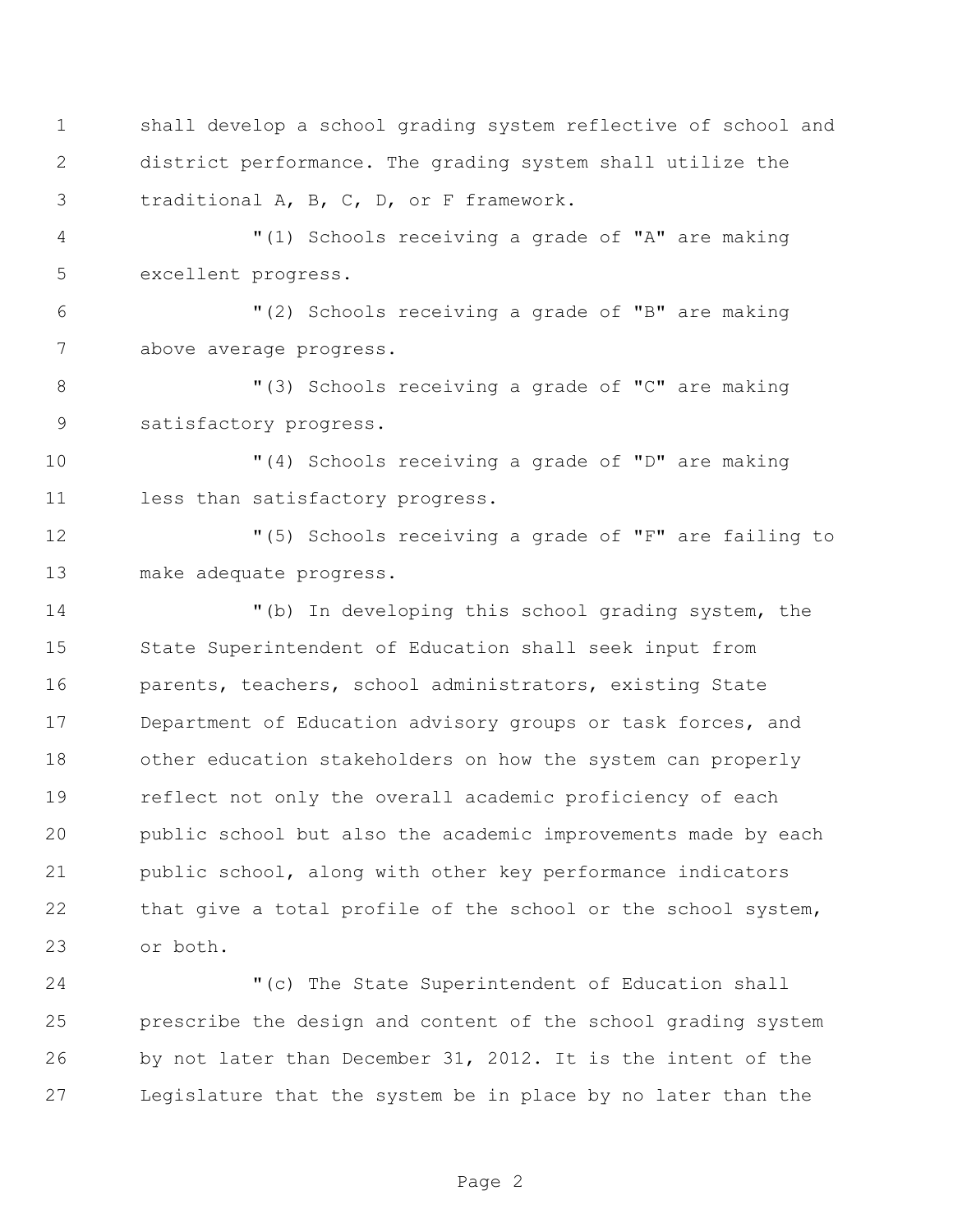2013-2014 school year. The system may not be utilized by the State Superintendent of Education or the State Department of Education until sufficient rules have been promulgated adopted 4 by the State Department Board of Education pursuant to the Alabama Administrative Procedure Act.

 "(d) Using an easy to understand grading scale, the 7 school grading system shall describe achievement in the state, each district, and each school. Additionally, the State Superintendent of Education shall not be precluded from also assigning grades to school feeder patterns or grades that reflect the fiscal health and fiscal efficiency of a school or school system.

 "(e) The State Superintendent of Education shall make these grades available to the general public, and shall post these grades on the website of the State Department of Education as soon as the grades are available. Additionally, appropriate grade information shall be delivered to the parent or guardian of each public school student at least once annually in the same manner that student report cards are currently delivered.

 "(f)(1) Using state-authorized assessments and other key performance indicators that give a total profile of the 23 school or the school system, or both, a school's grade, at a minimum, shall be based on a combination of student achievement scores, achievement gap, college and career readiness, learning gains, and other indicators as determined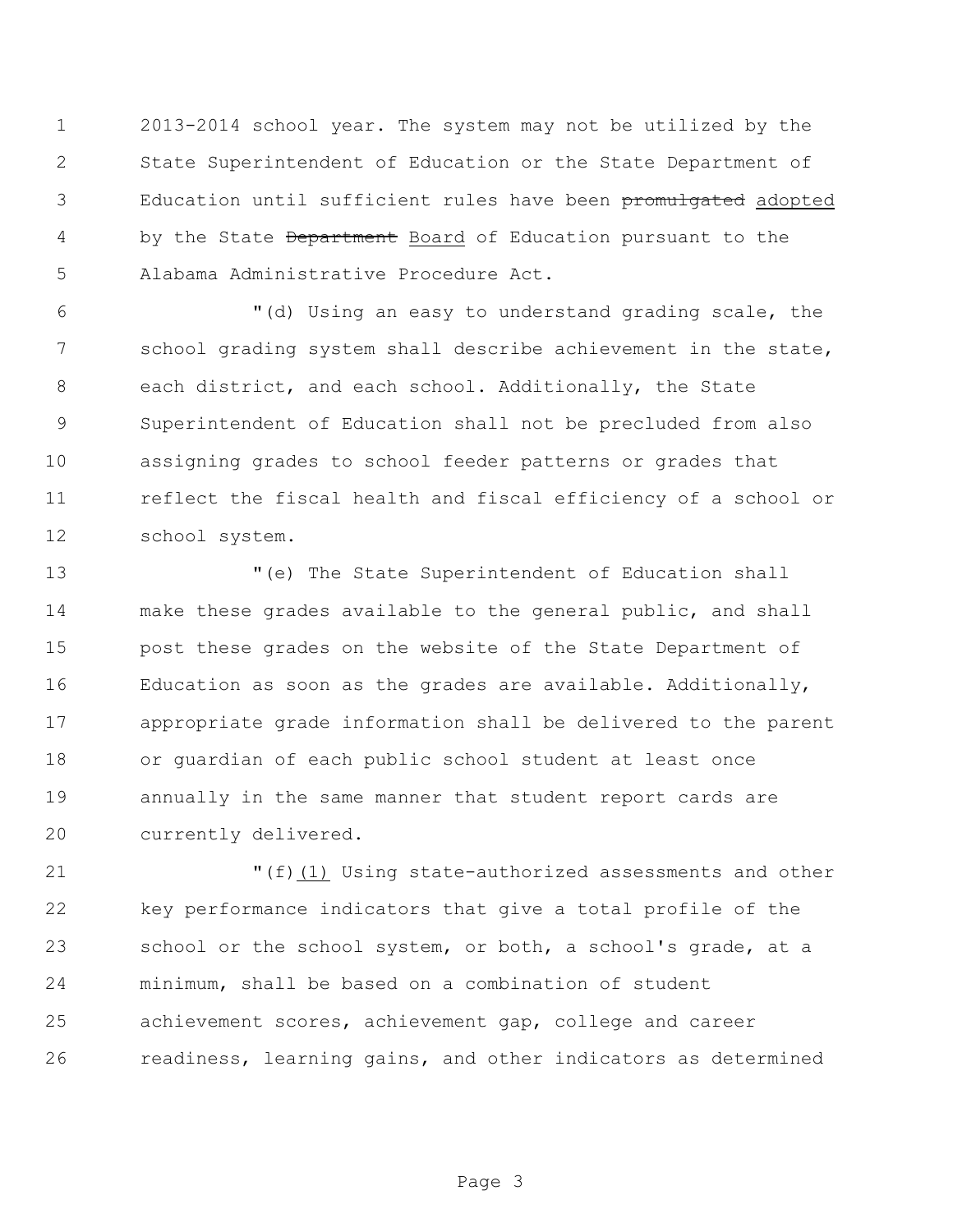by the State Superintendent of Education to impact student learning and success.

 "(2) Commencing with the 2022-2023 school year, the academic achievement of each student identified as an English language learner, who has not shown proficiency on ACCESS for EL, or other state approved English proficiency assessment, may not be considered in assigning an academic achievement grade to a school or school system for the first three years of enrollment of the student. The educational progress of each of these students shall continue to be measured in the academic growth category and the progress in English language proficiency category and, at the end of the three-year period 13 for the student, his or her proficiency shall again be considered in assigning an academic achievement grade to a school or school system. "(3) On or before July 1, 2022, the State Superintendent of Education shall submit an amendment to the 18 state Every Student Succeeds Act plan detailing the provisions of this subsection. "(g) The school grading system shall be consistently applied so that grades of one school or system may be compared to the grades of any other school or system." Section 2. This act shall become effective immediately following its passage and approval by the

Governor, or its otherwise becoming law.